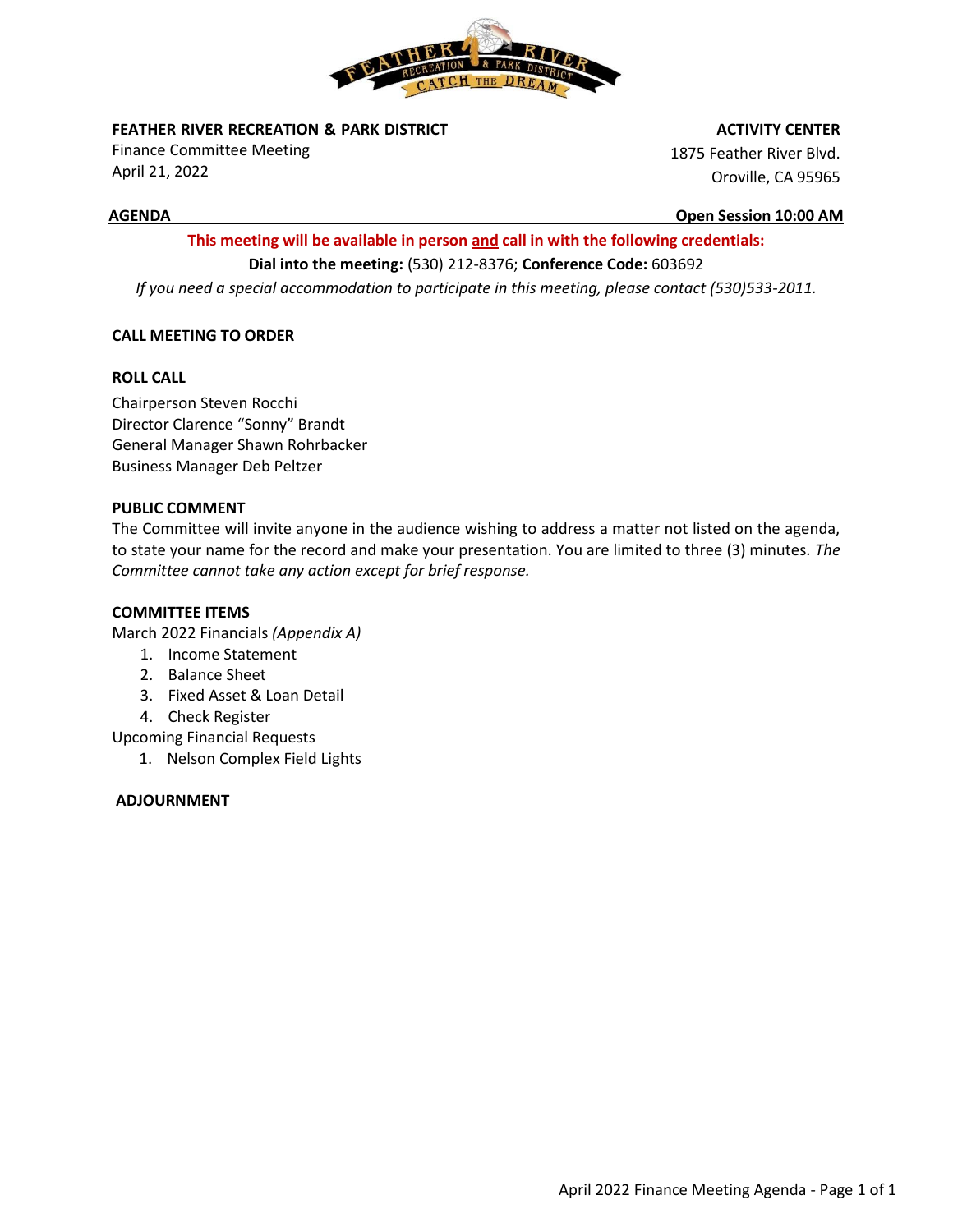| <b>Feather River Recreation &amp; Park District</b><br><b>Profit &amp; Loss Budget Performance</b><br><b>March 2022</b> |               |               |                |                                                                                                       |                    |                   |                            |            |                      |
|-------------------------------------------------------------------------------------------------------------------------|---------------|---------------|----------------|-------------------------------------------------------------------------------------------------------|--------------------|-------------------|----------------------------|------------|----------------------|
| <b>NOT FINAL</b>                                                                                                        |               |               |                |                                                                                                       |                    |                   |                            |            |                      |
| <b>COUNTY REPORTS JAN-MAR22 HAVE NOT BEEN</b><br><b>RECEIVED. COUNTY ACCOUNTS NOT</b><br><b>RECONCILED</b>              | <b>Mar 22</b> | <b>Budget</b> | \$ Over Budget | <b>Staff Comments</b>                                                                                 | Jul '21 - Mar 22   | <b>YTD Budget</b> | \$ Over Budget % of Budget |            | <b>Annual Budget</b> |
| <b>Ordinary Income/Expense</b>                                                                                          |               |               |                |                                                                                                       |                    |                   |                            |            |                      |
| Income                                                                                                                  |               |               |                |                                                                                                       |                    |                   |                            |            |                      |
| 4100 · Tax Revenue                                                                                                      |               |               |                |                                                                                                       | 1,126,798          | 1,000,000         | 126,798                    | 113%       | 1,900,000            |
| 4150 · Tax Revenue (BAD)                                                                                                |               |               |                |                                                                                                       | 169,735            | 200,000           | (30, 265)                  | 85%        | 308,000              |
| 4300 - Program Income                                                                                                   | 45,843        | 71,465        |                | (25,622) Classes \$4.5k, Preschool/Camp<br>\$15k, Gym \$20k, Youth/Adult<br>Sports \$2k, Rentals \$3k | 435,004            | 669,181           | (234, 177)                 | 65%        | 893,575              |
| 4400 - Donation & Fundraising Income                                                                                    |               |               |                |                                                                                                       | 11,058             | 2,500             | 8,558                      | 442%       | 2,500                |
| 4600 - Other Income                                                                                                     | 50            |               | 50             |                                                                                                       | 1,671              | 500               | 1,171                      | 334%       | 1,000                |
| 4900 - Interest Income                                                                                                  |               |               |                |                                                                                                       | 5,548              | 10,000            | (4, 452)                   | 55%        | 19,000               |
| 4905 - Interest Income - BAD                                                                                            |               |               |                |                                                                                                       | 200                | 1,250             | (1.050)                    | 16%        | 2,500                |
| <b>Total Income</b>                                                                                                     | 45,893        | 71,465        | (25, 572)      |                                                                                                       | 1,750,014          | 1,883,431         | (133, 417)                 | 93%        | 3,126,575            |
| <b>Gross Profit</b><br><b>Expense</b>                                                                                   | 45,893        | 71,465        | (25, 572)      |                                                                                                       | 1,750,014          | 1,883,431         | (133, 417)                 | 93%        | 3,126,575            |
| 5000 - Payroll Expenses                                                                                                 | 117,015       | 139,225       | (22, 210)      |                                                                                                       | 1,059,062          | 1,272,448         | (213, 386)                 | 83%        | 1,690,123            |
| 5031 - GASB 68 Benefit Expense                                                                                          |               |               |                |                                                                                                       | 67,639             | 70,450            | (2,811)                    | 96%        | 70,450               |
| 5100 · Advertising & Promotion                                                                                          | 91            | 917           | (826)          |                                                                                                       | 1,321              | 8,249             | (6,928)                    | 16%        | 11,000               |
| 5120 · Bank Fees                                                                                                        | 481           | 584           | (103)          |                                                                                                       | 2.483              | 5.248             | (2,765)                    | 47%        | 7.000                |
| 5130 - Charitable Contributions                                                                                         |               |               |                |                                                                                                       |                    | 1,250             | (1,250)                    |            | 2,500                |
| 5140 Copying & Printing                                                                                                 | 758           | 844           | (86)           |                                                                                                       | 6,850              | 7,593             | (743)                      | 90%        | 10,125               |
| 5155 - Employment New Hire Screen                                                                                       |               | 150           | (150)          |                                                                                                       | 233                | 1,550             | (1, 317)                   | 15%        | 2.000                |
| 5160 - Dues, Mbrshps & Subscriptions                                                                                    |               |               |                |                                                                                                       | 9,218              | 10,500            | (1, 282)                   | 88%        | 10,500               |
| 5170 - Education & Development                                                                                          | 120           | 500<br>875    | (380)          |                                                                                                       | 791                | 6,500             | (5,709)                    | 12%<br>23% | 8,500                |
| 5175 - Equipment Rental                                                                                                 | 639<br>3,863  | 3,633         | (236)          | 230 Corn hole boards \$1.3k, Computer                                                                 | 1,841<br>37,826    | 7,875<br>44,078   | (6,034)                    | 86%        | 10,500<br>54,977     |
| 5180 · Equipment, Tools & Furn (<\$5k)                                                                                  |               |               |                | \$1.3k, Truck ramps \$500. Software<br>subscriptions \$800                                            |                    |                   | (6, 252)                   |            |                      |
| 5200 - Insurance                                                                                                        |               |               |                |                                                                                                       | 160,503            | 185,000           | (24, 497)                  | 87%        | 185,000              |
| 5210 - Interest Expense - Operating                                                                                     | 132           | 125           | $\overline{7}$ |                                                                                                       | 1,311              | 1,125             | 186                        | 117%       | 1,500                |
| 5225 - Postage & Delivery                                                                                               |               | 20            | (20)           |                                                                                                       | 428                | 860               | (432)                      | 50%        | 1,500                |
| 5230 - Professional & Outside Svcs                                                                                      | 9,326         | 14,750        | (5, 424)       |                                                                                                       | 129,924            | 183,550           | (53, 626)                  | 71%        | 230,000              |
| 5260 - Repairs & Maintenance                                                                                            | 21,607        | 14,700        |                | 6,907 Equipment repairs \$2k, Preschool<br>playground improvements \$3k                               | 141,473            | 148,800           | (7, 327)                   | 95%        | 214,000              |
| 5270 · Security                                                                                                         | 2,737         | 1,650         |                | 1,087 Shop cameras install \$2.5k                                                                     | 10,206             | 15,050            | (4,844)                    | 68%        | 20,000               |
| 5280 · Supplies - Consumable                                                                                            | 4,725         | 7,275         |                | (2,550) \$700 volunteer cleanup supplies                                                              | 25,095             | 60,198            | (35, 103)                  | 42%        | 82,523               |
| 5290 - Taxes, Lic., Notices & Permits                                                                                   | 40            | 430           | (390)          |                                                                                                       | 6,209              | 3,873             | 2,336                      | 160%       | 5,163                |
| 5300 · Telephone/Internet                                                                                               | 1,250         | 1,175         | 75             |                                                                                                       | 11,221             | 10,585            | 636                        | 106%       | 14,110               |
| 5310 - Fuel, Travel and Meals                                                                                           | 3,049         | 2,675         | 374            |                                                                                                       | 23,306             | 24,875            | (1, 569)                   | 94%        | 32,900               |
| 5320 - Utilities                                                                                                        | 24,864        | 20,555        | 4,309          |                                                                                                       | 233,966            | 215,025           | 18,941                     | 109%       | 309.350              |
| 7000 - Debt Interest                                                                                                    | 7,042         | 7,042         | $\mathbf 0$    |                                                                                                       | 64,977             | 64,977            | $\Omega$                   | 100%       | 85,570               |
| <b>Total Expense</b>                                                                                                    | 197,739       | 217,125       | (19, 386)      |                                                                                                       | 1,995,883          | 2,349,659         | (353, 776)                 | 85%        | 3,059,291            |
| <b>Net Ordinary Income</b>                                                                                              | (151, 846)    | (145,660)     | (6, 186)       |                                                                                                       | (245, 869)         |                   |                            |            | 67,284               |
| Other Income/Expense                                                                                                    |               |               |                |                                                                                                       |                    |                   |                            |            |                      |
| Other Income                                                                                                            |               |               |                |                                                                                                       |                    |                   |                            |            |                      |
| 4200 · Impact Fee Income                                                                                                | 150,317       |               |                |                                                                                                       | 298,013            |                   |                            |            |                      |
| 4500 - Grant/Reimbursed Expense Income<br>4650 - Insurance Proceeds                                                     | 1,818         |               |                | BCEO food program                                                                                     | 441.495<br>365,675 |                   |                            |            |                      |
| 4910 - Interest Income - Impact Fees                                                                                    |               |               |                |                                                                                                       | 3,948              |                   |                            |            |                      |
| 9900 · Gain/(Loss) on Asset disposal                                                                                    |               |               |                |                                                                                                       | 5,600              |                   |                            |            |                      |
| <b>Total Other Income</b>                                                                                               | 152,135       |               |                |                                                                                                       | 1,114,731          |                   |                            |            |                      |
| <b>Other Expense</b>                                                                                                    |               |               |                |                                                                                                       |                    |                   |                            |            |                      |
| 5102 - Insurance Claim Expense                                                                                          | 75            |               |                |                                                                                                       | 12,812             |                   |                            |            |                      |
| <b>Total Other Expense</b>                                                                                              | 75            |               |                |                                                                                                       | 12.812             |                   |                            |            |                      |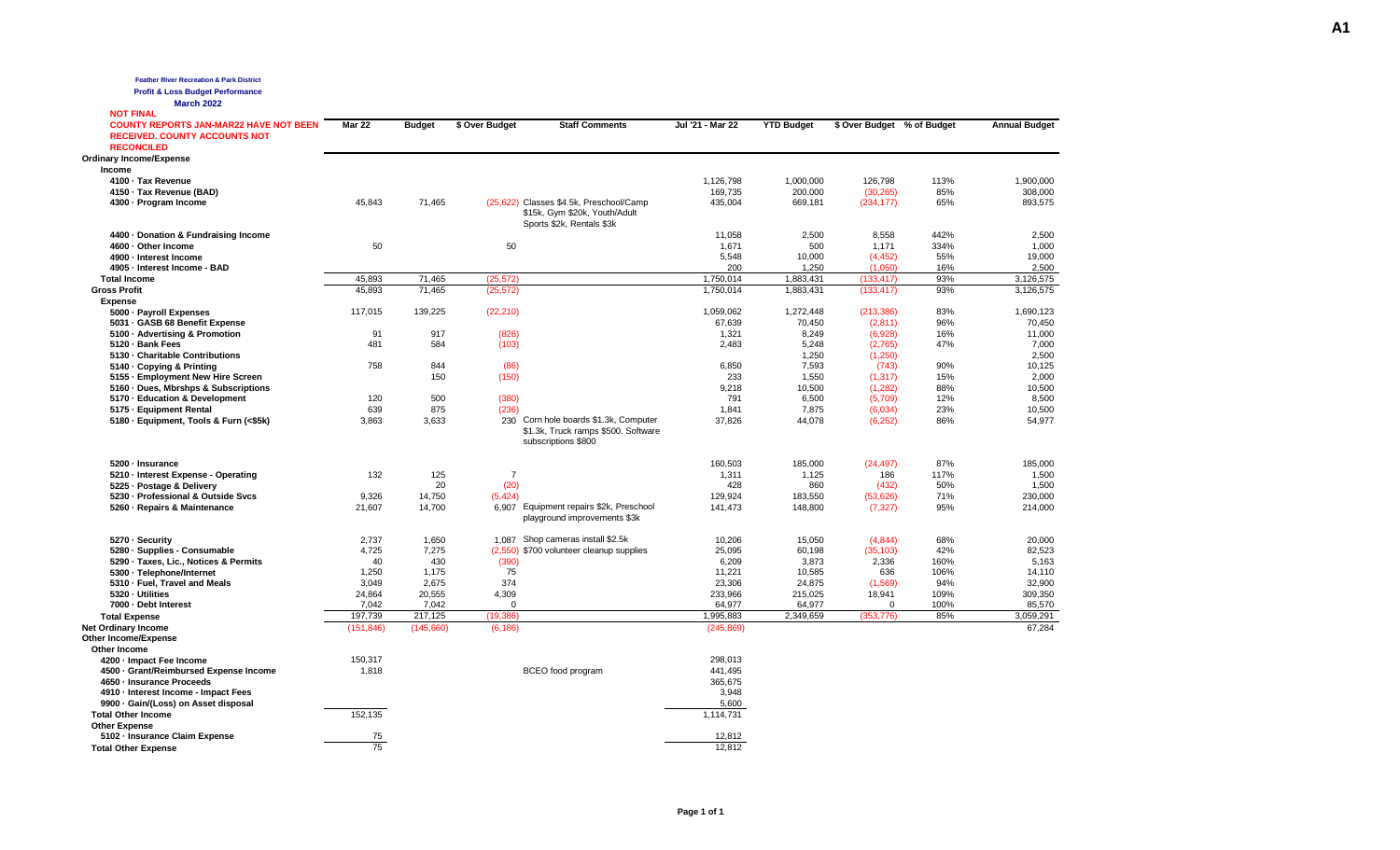**Feather River Recreation & Park District 9:13 PM Balance Sheet Prev Year Comparison 04/14/2022 As of March 31, 2022 Accrual Basis**

**not final**

**A2**

| <b>County accounts last reconciled Dec21. County</b><br>has not submitted month end reports Jan-Mar22 | Mar 31, 22       | Mar 31, 21   | \$ Change    | % Change |
|-------------------------------------------------------------------------------------------------------|------------------|--------------|--------------|----------|
| <b>ASSETS</b>                                                                                         |                  |              |              |          |
| <b>Current Assets</b>                                                                                 |                  |              |              |          |
| <b>Checking/Savings</b>                                                                               |                  |              |              |          |
| 1010 - Treasury Cash                                                                                  |                  |              |              |          |
| 1010.1 · Treasury Cash - General                                                                      | 872,839          | 570,289      | 302,550      | 53%      |
| 1010.2 · Treasury Cash - Reserve                                                                      | 347,494          | 302.494      | 45,000       | 15%      |
| 1010.3 - Treasury Admin Ins Proceeds                                                                  | 16,525           | 216,525      | $-200,000$   | $-92%$   |
| 1010.4 · Treasury Ins Proceeds Playtown                                                               | 68,968           | $-2,423$     | 71,391       | 2,946%   |
| 1010.5 · Treasury Nelson Pool Funds                                                                   | 391,661          | $\Omega$     | 391,661      | 100%     |
| Total 1010 - Treasury Cash                                                                            | 1,697,487        | 1,086,885    | 610,602      | 56%      |
| 1020 - Imprest Cash                                                                                   | 451              | 519          | $-68$        | $-13%$   |
| 1030 - BofW - Merchant Acct.                                                                          | 147.881          | 83.864       | 64.017       | 76%      |
| 1031 - BofW Project INS PROCEEDS                                                                      | 304,152          | 255,239      | 48,913       | 19%      |
| 1040 - Fund 2610 - BAD                                                                                | 205,361          | 196,194      | 9,167        | 5%       |
| 1050 - Impact Fees                                                                                    | 817,358          | 521,780      | 295,578      | 57%      |
| <b>Total Checking/Savings</b>                                                                         | 3,172,690        | 2,144,481    | 1.028.209    | 48%      |
| <b>Accounts Receivable</b>                                                                            | $-37,064$        | $-16,054$    | $-21,010$    | $-131%$  |
| <b>Other Current Assets</b>                                                                           | 191,709          | 191,695      | 14           | 0%       |
| <b>Total Current Assets</b>                                                                           | 3,327,335        | 2,320,122    | 1,007,213    | 43%      |
| <b>Fixed Assets</b>                                                                                   |                  |              |              |          |
| 1410 - Land                                                                                           | 627,494          | 627,494      | 0            | 0%       |
| 1420 - Buildings & Improvements                                                                       | 15,903,777       | 15.029.020   | 874,757      | 6%       |
| 1430 - Equipment & Vehicles                                                                           | 1,842,859        | 1,150,139    | 692,720      | 60%      |
| 1440 - Construction in Progress                                                                       |                  |              |              |          |
| 1443 - CIP Riverbend Restoration RB99                                                                 | 0                | 1,531,526    | $-1,531,526$ | $-100%$  |
| 1448 - CIP Nelson SBF NE99                                                                            | 864,404          | 207,331      | 657,073      | 317%     |
| 1450 - CIP Feather River Trail FRT99                                                                  | 23,460           | 5,765        | 17,695       | 307%     |
| 1451 - CIP Playtown Bathroom Fire                                                                     | 525,622          | 521,424      | 4,198        | 1%       |
| Total 1440 - Construction in Progress                                                                 | 1,413,486        | 2,266,046    | $-852,560$   | $-38%$   |
| 1499 - Accumulated Depreciation                                                                       | $-6,165,308$     | $-5,433,828$ | -731,480     | $-13%$   |
| <b>Total Fixed Assets</b>                                                                             | 13,622,308       | 13,638,871   | $-16,563$    | $-0%$    |
| <b>Other Assets</b>                                                                                   |                  |              |              |          |
| 1500 · FMV Adjustments                                                                                | 15,666           | 35,865       | $-20,199$    | $-56%$   |
| 1550 - GASB 68 CalPERS Valuation                                                                      | 191,855          | 203,139      | $-11,284$    | $-6%$    |
| <b>Total Other Assets</b>                                                                             | 207,521          | 239,004      | $-31,483$    | $-13%$   |
| <b>TOTAL ASSETS</b>                                                                                   | 17,157,164       | 16,197,997   | 959,167      | 6%       |
| <b>LIABILITIES &amp; EQUITY</b>                                                                       |                  |              |              |          |
| Liabilities                                                                                           |                  |              |              |          |
| <b>Current Liabilities</b>                                                                            |                  |              |              |          |
|                                                                                                       |                  | 336,921      | $-282,322$   | $-84%$   |
| <b>Accounts Payable</b><br><b>Credit Cards</b>                                                        | 54,599<br>12,627 | 1,587        | 11,040       | 696%     |
| <b>Other Current Liabilities</b>                                                                      | 109,972          | 76,640       | 33,332       | 43%      |
| <b>Total Current Liabilities</b>                                                                      | 177,198          | 415,148      |              | $-57%$   |
|                                                                                                       |                  |              | $-237,950$   |          |
| <b>Long Term Liabilities</b>                                                                          |                  |              |              | $-32%$   |
| 2954 - Ford Motor Vehicle Loan                                                                        | 22,780           | 33,587       | $-10,807$    |          |
| 2955 - Umpqua Bank Tax Exempt Bond A                                                                  | 2,446,113        | 2,669,389    | $-223,276$   | $-8%$    |
| 2960 · Umpqua Bank Taxable Bond B                                                                     | 66,000           | 95,000       | $-29,000$    | $-31%$   |
| 2975 - GASB 68 CalPERS Liab Valuation                                                                 | 1,144,957        | 1,074,605    | 70,352       | 7%       |
| <b>Total Long Term Liabilities</b>                                                                    | 3,679,850        | 3,872,581    | $-192,731$   | $-5%$    |
| <b>Total Liabilities</b>                                                                              | 3,857,048        | 4,287,729    | $-430,681$   | $-10%$   |
| Equity                                                                                                | 13,300,115       | 11,910,269   | 1,389,846    | 12%      |
| TOTAL LIABILITIES & EQUITY                                                                            | 17, 157, 163     | 16,197,998   | 959,165      | 6%       |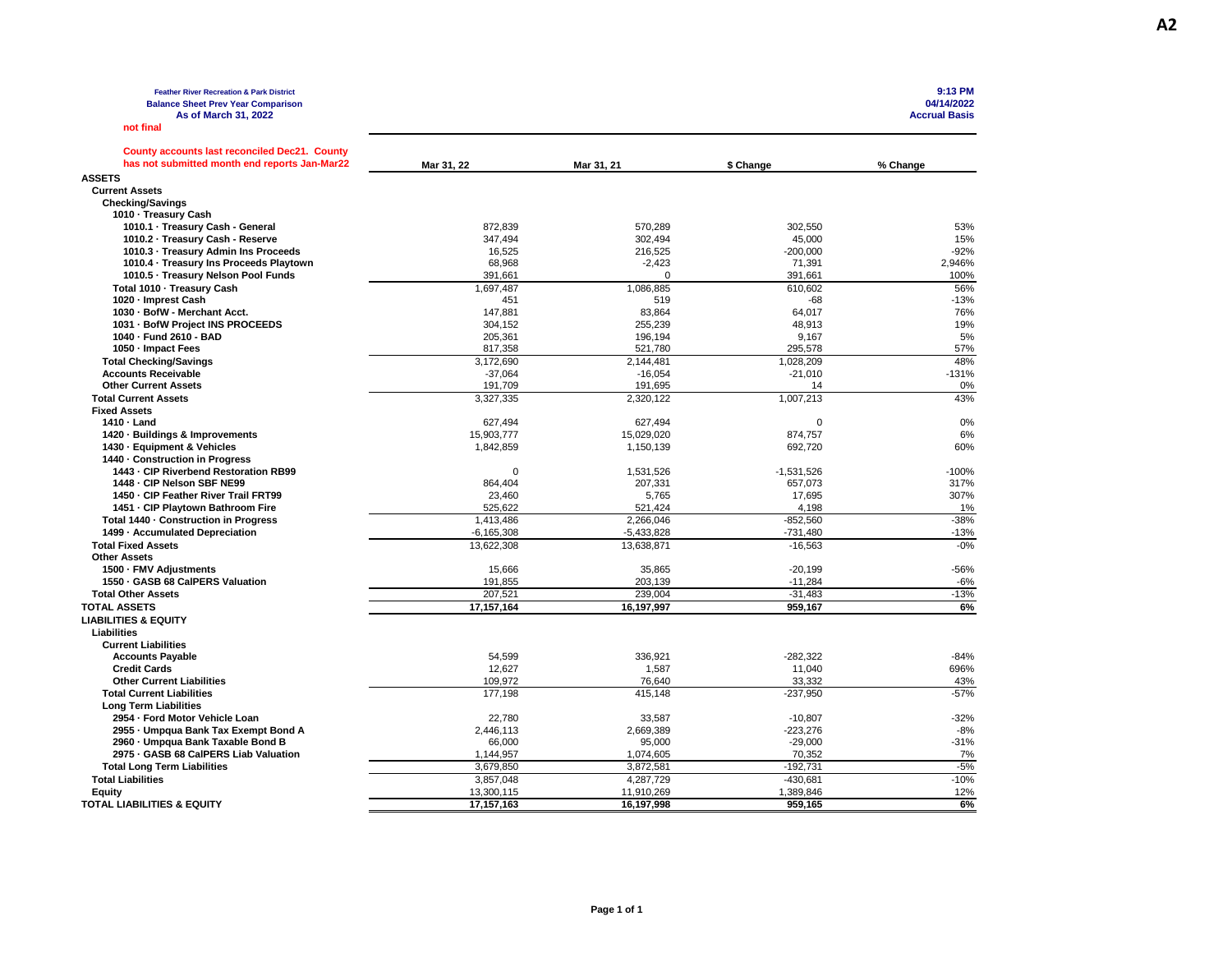#### **Feather River Recreation & Park District Detail Fixed Asset & Bonds As of March 31, 2022**

|                                                                                          | Date                    | <b>Source Name</b>           | Memo                          | Amount     | <b>Balance</b>               |
|------------------------------------------------------------------------------------------|-------------------------|------------------------------|-------------------------------|------------|------------------------------|
| 1010.3 - Treasury Admin Ins Proceeds<br>Total 1010.3 · Treasury Admin Ins Proceeds       |                         |                              |                               |            | 16,525<br>16,525             |
| 1010.4 · Treasury Ins Proceeds Playtown<br>Total 1010.4 · Treasury Ins Proceeds Playtown |                         |                              |                               |            | 68,968<br>68,968             |
| 1010.5 · Treasury Nelson Pool Funds<br>Total 1010.5 · Treasury Nelson Pool Funds         |                         |                              |                               |            | 391,661<br>391,661           |
| 1031 - BofW Project INS PROCEEDS<br>Total 1031 · BofW Project INS PROCEEDS               |                         |                              |                               |            | 304,152<br>304,152           |
| 1320 - Umpqua Bank Project Fund<br>Total 1320 · Umpqua Bank Project Fund                 |                         |                              |                               |            | 188,856<br>188,856           |
| 1410 - Land<br>Total 1410 · Land                                                         |                         |                              |                               |            | 627,494<br>627,494           |
| 1420 - Buildings & Improvements<br>Total 1420 · Buildings & Improvements                 |                         |                              |                               |            | 15,903,777<br>15,903,777     |
| 1430 - Equipment & Vehicles                                                              |                         | 03/14/2022 DEERE & COMPANY   | GATOR 5919M XUV590E S4 SERIAL | 14,000     | 1,828,859<br>1,842,859       |
| Total 1430 · Equipment & Vehicles                                                        |                         |                              | 1MO590EEENM050005             | 14,000     | 1,842,859                    |
| 1440 - Construction in Progress                                                          |                         |                              |                               |            | 1,413,333                    |
| 1448 - CIP Nelson SBF NE99                                                               | 03/28/2022 Butte County |                              | CEQA NELSON POOL PERMIT       | 53         | 864,351<br>864,404           |
| Total 1448 - CIP Nelson SBF NE99                                                         |                         |                              | <b>BUTTE COUNTY</b>           | 53         | 864,404                      |
| 1450 - CIP Feather River Trail FRT99                                                     |                         |                              |                               |            | 23,360                       |
| Total 1450 · CIP Feather River Trail FRT99                                               |                         | 03/18/2022 CARTER LAW OFFICE | <b>SBF TRAIL EASEMENT</b>     | 100<br>100 | 23,460<br>23,460             |
| 1451 - CIP Playtown Bathroom Fire<br>Total 1451 · CIP Playtown Bathroom Fire             |                         |                              |                               |            | 525,622<br>525,622           |
| Total 1440 · Construction in Progress                                                    |                         |                              |                               | 153        | 1,413,486                    |
| 2955 - Umpqua Bank Tax Exempt Bond A<br>Total 2955 · Umpqua Bank Tax Exempt Bond A       |                         |                              |                               |            | $-2,446,113$<br>$-2,446,113$ |
| 2960 - Umpqua Bank Taxable Bond B<br>Total 2960 · Umpqua Bank Taxable Bond B             |                         |                              |                               |            | $-66,000$<br>$-66.000$       |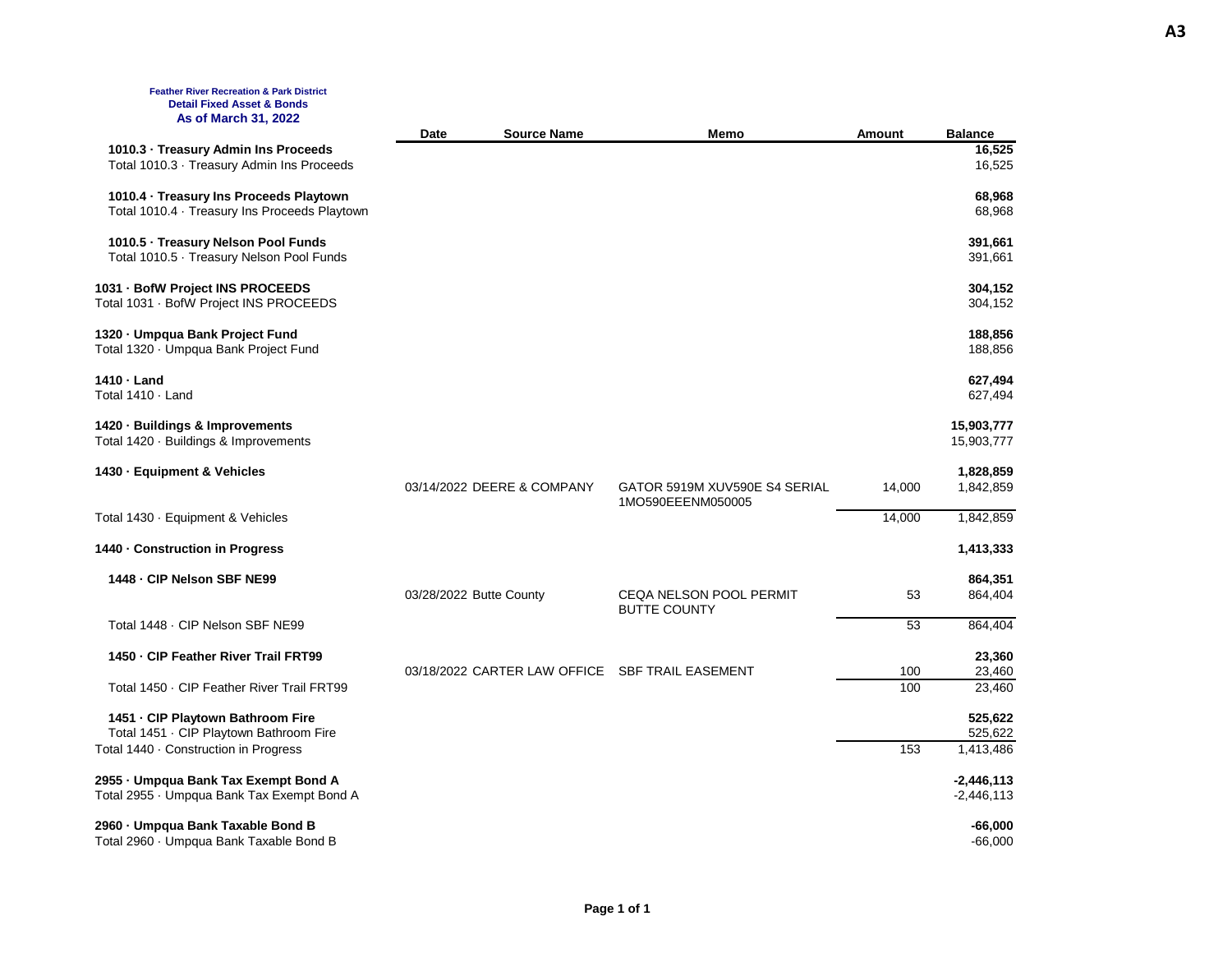# **Feather River Recreation & Park District 11:57 AM**

| <b>Check Register</b>                              |                                      |                                                       |                                                                 | 04/04/2022                            |
|----------------------------------------------------|--------------------------------------|-------------------------------------------------------|-----------------------------------------------------------------|---------------------------------------|
| <b>March 2022</b><br><b>Type</b>                   | Date<br><b>Num</b>                   | Name                                                  | Memo                                                            | <b>Accrual Basis</b><br><b>Credit</b> |
| <b>Liability Check</b>                             | 03/10/2022 90848                     | PREMIER ACCESS                                        | 100548827 mar22                                                 | 1,043.81                              |
| <b>Bill Pmt - Check</b>                            | 03/10/2022 90849                     | <b>BRANDT, CLARENCE SONNY</b>                         | <b>BOD STIPEND</b>                                              | 200.00                                |
| <b>Bill Pmt - Check</b>                            | 03/10/2022 90850                     | DELONG, SHANNON                                       | <b>BOD STIPEND</b>                                              | 200.00                                |
| <b>Bill Pmt - Check</b>                            | 03/10/2022 90851                     | FOWLER, SCOTT KENT                                    | <b>BOD STIPEND</b>                                              | 200.00                                |
| <b>Bill Pmt - Check</b>                            | 03/10/2022 90852                     | ROCCHI, STEVE                                         | <b>BOD STIPEND</b>                                              | 200.00                                |
| <b>Bill Pmt - Check</b>                            | 03/10/2022 90853                     | THOMAS, DEVIN                                         | <b>BOD STIPEND</b>                                              | 100.00                                |
| <b>Bill Pmt - Check</b>                            | 03/10/2022 90854                     | <b>AVERY'S</b>                                        | 2012 RAM1500 OIL CHANGE                                         | 102.72                                |
| <b>Bill Pmt - Check</b>                            | 03/10/2022 90855                     | <b>BANKCARD CENTER</b>                                | STATEMENT 4607                                                  | 185.79                                |
| <b>Bill Pmt - Check</b>                            | 03/10/2022 90856                     | <b>Bobcat Clark Equipment</b>                         | AUGER ATTACHMENT BOBCAT                                         | 2,591.68                              |
| <b>Bill Pmt - Check</b>                            | 03/10/2022 90857                     | Butte County Air Quality Mgmt. District BURN PERMIT   |                                                                 | 38.25                                 |
| <b>Bill Pmt - Check</b>                            | 03/10/2022 90858                     | <b>Butte County Sheriff's Office</b>                  |                                                                 | 2,240.00                              |
| <b>Bill Pmt - Check</b>                            | 03/10/2022 90859                     | CALF. WATER SERVICE                                   | Acct 520857777 1/7/22-2/16/22                                   | 6,597.72                              |
| <b>Bill Pmt - Check</b>                            | 03/10/2022 90860                     | <b>COMCAST</b>                                        | Acct#8155600190189780 PHONE/INT                                 | 569.48                                |
| <b>Bill Pmt - Check</b>                            | 03/10/2022 90861                     | DEL-MAR RENTAL & LANDSCAPE S TRAILER RENTAL           |                                                                 | 317.41                                |
| <b>Bill Pmt - Check</b>                            | 03/10/2022 90862                     | Dept. of Motor Vehicles                               | 16VUX162XH2036701 1RS5011<br><b>QTRLY POSTAGE MACHINE RENTA</b> | 10.00                                 |
| <b>Bill Pmt - Check</b>                            | 03/10/2022 90863<br>03/10/2022 90864 | FP MAILING SOLUTIONS<br><b>JACKSON'S GLASS</b>        |                                                                 | 103.92                                |
| <b>Bill Pmt - Check</b><br><b>Bill Pmt - Check</b> |                                      | <b>Lincoln Aquatics</b>                               | <b>REPAIR WINDOW</b>                                            | 333.77                                |
| <b>Bill Pmt - Check</b>                            | 03/10/2022 90865<br>03/10/2022 90866 | MAZES CONSULTING                                      | PARK SUP LAPTOP                                                 | 1,080.81<br>2,095.30                  |
| <b>Bill Pmt - Check</b>                            | 03/10/2022 90867                     | Oroville Cable & Equipment                            | <b>BACKHOE HYDRALIC REPAIR</b>                                  | 78.83                                 |
| <b>Bill Pmt - Check</b>                            | 03/10/2022 90868                     | P.G. & E.                                             | 7241369682-3 1/21/22-2/21/22                                    | 10,279.54                             |
| <b>Bill Pmt - Check</b>                            | 03/10/2022 90870                     | RIEBES AUTO PARTS                                     |                                                                 | 271.23                                |
| <b>Bill Pmt - Check</b>                            | 03/10/2022 90871                     | <b>SHARP'S LOCKSMITHING</b>                           |                                                                 | 1,367.81                              |
| <b>Bill Pmt - Check</b>                            | 03/10/2022 90872                     | SOUTH FEATHER WATER & POWEI 007771-000                |                                                                 | 68.60                                 |
| <b>Bill Pmt - Check</b>                            | 03/10/2022 90873                     | <b>Staples</b>                                        | STAPLES STATEMENT 3721                                          | 367.99                                |
| <b>Bill Pmt - Check</b>                            | 03/10/2022 90874                     | Tractor Supply Co.                                    | <b>TRACTOR SUPPLY STATEMENT</b>                                 | 639.12                                |
| <b>Bill Pmt - Check</b>                            | 03/10/2022 90875                     | U.S. BANK EQUIPMENT FINANCE                           | <b>COPIER LEASE/USAGE</b>                                       | 786.90                                |
| <b>Bill Pmt - Check</b>                            | 03/10/2022 90876                     | Western Tree Nursery, Inc.                            | <b>OCT GLORY TREES</b>                                          | 112.40                                |
| <b>Bill Pmt - Check</b>                            | 03/10/2022 90877                     | Yuba Feather Historical Association                   | ROOF REPAIR MUSEUM                                              | 430.00                                |
| <b>Bill Pmt - Check</b>                            | 03/10/2022 90878                     | ALL THINGS CLEANING                                   | PARKS RESTROOMS JANITORIAL                                      | 6,440.00                              |
| <b>Bill Pmt - Check</b>                            | 03/10/2022 90879                     | BERG, LARRY.                                          | REPLACE CHAIN ON SAW                                            | 96.81                                 |
| <b>Bill Pmt - Check</b>                            | 03/10/2022 90880                     | <b>COMCAST</b>                                        | Acct# 8155 60 019 0233893                                       | 183.63                                |
| <b>Bill Pmt - Check</b>                            | 03/10/2022 90881                     | HOBBS PEST SOLUTIONS, INC.                            | PEST CONTROL                                                    | 125.00                                |
| <b>Bill Pmt - Check</b>                            | 03/10/2022 90882                     | OROVILLE POWER EQUIPMENT                              | <b>MOWER REPAIR</b>                                             | 456.21                                |
| Check                                              | 03/10/2022 90883                     | <b>VOID</b>                                           | void check 90883                                                |                                       |
| Check                                              | 03/10/2022 90883                     | GE-General:GE1-Gen Op                                 | void ck 90883                                                   |                                       |
| <b>Bill Pmt - Check</b>                            | 03/10/2022 90884                     | BETTER DEAL EXCHANGE                                  | Acct#701960                                                     | 192.79                                |
| <b>Bill Pmt - Check</b><br><b>Bill Pmt - Check</b> | 03/10/2022 90885<br>03/10/2022 90886 | DAWSON OIL COMPANY<br><b>VELASQUEZ, JOE</b>           | 62765 FUEL<br><b>EXPENSE REIMBR</b>                             | 2,167.55<br>39.36                     |
| <b>Bill Pmt - Check</b>                            | 03/10/2022 90887                     | RECOLOGY BUTTE COLUSA COUNTIES                        |                                                                 | 1,815.66                              |
| <b>Bill Pmt - Check</b>                            | 03/10/2022 90888                     | VALENCIA, ESTELA.                                     |                                                                 | 27.60                                 |
| Paycheck                                           | 03/10/2022 90889                     | <b>VICTORIA B ANTON</b>                               |                                                                 | 1,852.09                              |
| Paycheck                                           | 03/10/2022 90890                     | <b>TERESA J BACHELLERIE</b>                           |                                                                 | 670.41                                |
| Paycheck                                           | 03/10/2022 90891                     | JOSE J CERVANTES ORTIZ                                |                                                                 | 993.77                                |
| Paycheck                                           | 03/10/2022 90892                     | <b>ERIC G DANNER</b>                                  |                                                                 | 1,072.89                              |
| Paycheck                                           | 03/10/2022 90893                     | <b>JUSTIN DOUTHIT</b>                                 |                                                                 | 1,751.24                              |
| Paycheck                                           | 03/10/2022 90894                     | THOMAS G. GORMAN                                      |                                                                 | 1,353.21                              |
| Paycheck                                           | 03/10/2022 90895                     | JASON R GRAY                                          |                                                                 | 1,136.40                              |
| Paycheck                                           | 03/10/2022 90896                     | MICHELLE L HUFFMAN                                    |                                                                 | 1,179.61                              |
| Paycheck                                           | 03/10/2022 90897                     | DEBORAH A PELTZER                                     |                                                                 | 1,851.19                              |
| Paycheck                                           | 03/10/2022 90898                     | ZERIMAR C. RAMIREZ                                    |                                                                 | 1,008.30                              |
| Paycheck                                           | 03/10/2022 90899                     | <b>SHAWN D ROHRBACKER</b>                             |                                                                 | 2,769.15                              |
| Paycheck                                           | 03/10/2022 90900                     | KATTIE J TEEMS                                        |                                                                 | 973.21                                |
| Paycheck                                           | 03/10/2022 90901                     | ESTELA VALENCIA                                       |                                                                 | 1,794.88                              |
| Paycheck                                           | 03/10/2022 90902                     | <b>JUSTIN VALENCIA</b>                                |                                                                 | 1,296.54                              |
| Paycheck                                           | 03/10/2022 90903                     | <b>HUE VANG</b>                                       |                                                                 | 1,367.18                              |
| Paycheck                                           | 03/10/2022 90904                     | <b>JOSEPH VELASQUEZ</b>                               |                                                                 | 1,800.00                              |
| Paycheck                                           | 03/10/2022 90905<br>03/10/2022 90906 | <b>MARCO AISPURO CARRASCO</b><br>PRISILLAH J ALCANTAR |                                                                 | 851.77<br>732.57                      |
| Paycheck<br>Paycheck                               | 03/10/2022 90907                     | LARRY BERG                                            |                                                                 | 813.33                                |
|                                                    |                                      |                                                       |                                                                 |                                       |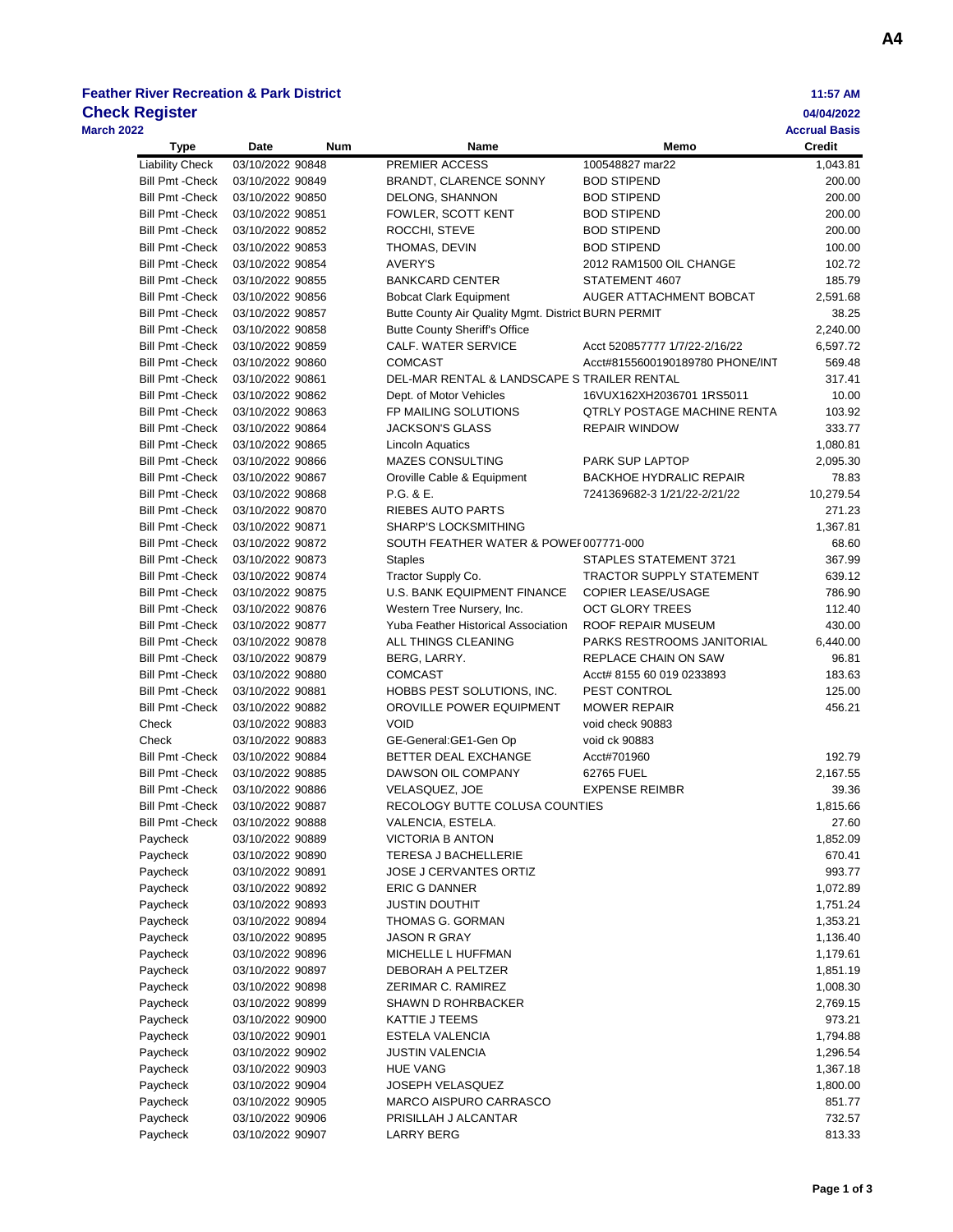| Type                    | Date               | Num                    | Name                                                  | Memo                             | <b>Credit</b> |
|-------------------------|--------------------|------------------------|-------------------------------------------------------|----------------------------------|---------------|
| Paycheck                | 03/10/2022 90908   |                        | JOHN P. BRUHN                                         |                                  | 309.50        |
| Paycheck                | 03/10/2022 90909   |                        | <b>SARAH CHRISTENSEN</b>                              |                                  | 369.13        |
| Paycheck                | 03/10/2022 90910   |                        | DIRK J. DAMON                                         |                                  | 60.24         |
| Paycheck                | 03/10/2022 90911   |                        | <b>CRISTA GILMORE</b>                                 |                                  | 186.86        |
| Paycheck                | 03/10/2022 90912   |                        | <b>BRIDGET M GOGGIN</b>                               |                                  | 675.97        |
| Paycheck                | 03/10/2022 90913   |                        | <b>KYLIE M GROVE</b>                                  |                                  | 648.55        |
| Paycheck                | 03/10/2022 90914   |                        | <b>KATELYN HATCHER</b>                                |                                  | 248.76        |
| Paycheck                | 03/10/2022 90915   |                        | <b>TAYLOR HAURY</b>                                   |                                  | 239.55        |
| Paycheck                | 03/10/2022 90916   |                        | ALYSSA M HUFFMAN                                      |                                  | 583.71        |
| Paycheck                | 03/10/2022 90917   |                        | <b>VICKI L HUMMER</b>                                 |                                  | 599.10        |
| Paycheck                | 03/10/2022 90918   |                        | <b>JOHN L NICHOLLS</b>                                |                                  | 230.68        |
| Paycheck                | 03/10/2022 90919   |                        | <b>JACOB A ODOR</b>                                   |                                  | 164.76        |
| Paycheck                | 03/10/2022 90920   |                        | JERRY L. ROGERS                                       |                                  | 327.45        |
| Paycheck                | 03/10/2022 90921   |                        | <b>MATTHEW J WAGONER</b>                              |                                  | 97.57         |
| Paycheck                | 03/10/2022 90922   |                        | <b>JUSTIN H WOO</b>                                   |                                  | 890.20        |
|                         | 03/10/2022 90923   |                        |                                                       |                                  | 746.52        |
| Paycheck                |                    |                        | <b>BRENDAN WRIGHT</b>                                 |                                  |               |
| Paycheck                | 03/10/2022 90924   |                        | DIANNA J WYLES                                        |                                  | 812.92        |
| <b>Liability Check</b>  | 03/10/2022 90925   |                        | <b>State Disbursement Unit</b>                        | RODGERS 3/10/22 PAYCHECK         | 92.30         |
| <b>Bill Pmt - Check</b> | 03/10/2022 90926   |                        | <b>BUSCHMAN LOGGING &amp; TIMBER</b>                  | <b>TREE WORK</b>                 | 1,000.00      |
| <b>Liability Check</b>  |                    | 03/24/2022 ACH CALPERS | <b>CALPERS</b>                                        | 1750666004 3/24/22 payroll       | 4,777.86      |
| <b>Liability Check</b>  | 03/24/2022 ACH EDD |                        | EMPLOYMENT DEVELOPMENT DEF 499-0299-2 3/24/22 payroll |                                  | 1,947.39      |
| <b>Liability Check</b>  | 03/24/2022 ACH IRS |                        | <b>INTERNAL REVENUE SERVICE</b>                       | 94-6016050 3/24/22 payroll       | 9,411.70      |
| <b>Liability Check</b>  | 03/24/2022 ACH 457 |                        | CALPERS SIP 457 PLAN                                  | 450-050 3/24/22 payroll          | 490.00        |
| <b>Liability Check</b>  | 03/24/2022 90927   |                        | <b>AFLAC</b>                                          | JRF86 FEB22                      | 1,989.20      |
| <b>Liability Check</b>  | 03/24/2022 90928   |                        | <b>BLUE SHIELD OF CALIFORNIA</b>                      | 4004625 APR22 PREMIUMS           | 10,049.18     |
| <b>Liability Check</b>  | 03/24/2022 90929   |                        | <b>PREMIER ACCESS</b>                                 | 1000548827 APR22                 | 1,043.81      |
| <b>Bill Pmt - Check</b> | 03/24/2022 90930   |                        | Rohrbacker, Shawn.                                    | NELSON POOL DEED                 | 40.00         |
| <b>Bill Pmt - Check</b> | 03/24/2022 90931   |                        | ACCULARM SECURITY SYSTEMS                             | <b>INSTALL CAMERAS SHOP</b>      | 900.00        |
| <b>Bill Pmt - Check</b> | 03/24/2022 90932   |                        | Applied Landscape, Inc.                               | PRESCHOOL BARK PLAYGROUND        | 2,483.69      |
| <b>Bill Pmt - Check</b> | 03/24/2022 90933   |                        | AT&T - CALNET                                         |                                  | 90.38         |
| <b>Bill Pmt - Check</b> | 03/24/2022 90934   |                        | <b>BRIGGS CAR CARE CENTER</b>                         | <b>ESTIMATE VAN REPAIRS</b>      | 269.90        |
| <b>Bill Pmt - Check</b> | 03/24/2022 90935   |                        | <b>Butte County Sheriff's Office</b>                  | MONTHLY SHERIFF CREW GROUNI      | 1,200.00      |
| <b>Bill Pmt - Check</b> | 03/24/2022 90936   |                        | <b>CITI CARDS</b>                                     | <b>COSTCO STATEMENT 9398</b>     | 1,600.69      |
| <b>Bill Pmt - Check</b> | 03/24/2022 90937   |                        | EAGLE SECURITY SYSTEMS INC.                           | Acct# 7203237 - Qtrly Monitoring | 353.55        |
| <b>Bill Pmt - Check</b> | 03/24/2022 90938   |                        | FORD MOTOR CREDIT COMPANY LILEASE 9423800 F250 2019   |                                  | 758.39        |
| <b>Bill Pmt - Check</b> | 03/24/2022 90939   |                        | <b>HOME DEPOT</b>                                     | HOME DEPOT STATEMENT             | 2,677.10      |
| <b>Bill Pmt - Check</b> | 03/24/2022 90940   |                        | <b>MAZES CONSULTING</b>                               | IT SUPPORT/SUBSCRIPTIONS         | 1,518.17      |
| <b>Bill Pmt - Check</b> | 03/24/2022 90941   |                        | <b>TWSD</b>                                           | 4-112.01 WATER NELSON            | 578.38        |
| <b>Bill Pmt - Check</b> | 03/24/2022 90942   |                        | <b>WAL-MART CAPITAL ONE</b>                           | STATEMENT 638691                 | 91.44         |
| <b>Bill Pmt - Check</b> | 03/24/2022 90943   |                        | Intuit                                                | <b>CHECKS</b>                    | 574.07        |
| <b>Liability Check</b>  | 03/24/2022 90944   |                        | HUMANA INSURANCE CO.                                  | 657103-001 MAR22                 | 89.60         |
| <b>Bill Pmt - Check</b> | 03/24/2022 90945   |                        | CARTER LAW OFFICE                                     | LEGAL SBF TRAIL                  | 100.00        |
| <b>Bill Pmt - Check</b> | 03/24/2022 90946   |                        | DEERE & COMPANY                                       | GATOR XUV590E S4                 | 14,000.00     |
| <b>Bill Pmt - Check</b> | 03/24/2022 90947   |                        | PAPE MACHINERY                                        | <b>REPAIR BACKHOE</b>            | 848.59        |
| <b>Bill Pmt - Check</b> | 03/24/2022 90948   |                        | PELTZER, DEBORAH.                                     | <b>MILAGE</b>                    | 120.39        |
| <b>Bill Pmt - Check</b> | 03/24/2022 90949   |                        | <b>BURLESON, HARRY</b>                                | <b>INSTRUCTOR FITENSS</b>        | 266.50        |
| <b>Bill Pmt - Check</b> | 03/24/2022 90950   |                        | LEESE, KAREN                                          | <b>INSTRUCTOR FITNESS</b>        | 108.00        |
| Check                   | 03/24/2022 90951   |                        | <b>VOID</b>                                           | <b>VOID CK 90951</b>             | 0.00          |
| Paycheck                | 03/24/2022 90952   |                        | LUCINDA L. ALDRICH                                    |                                  | 98.54         |
| Paycheck                | 03/24/2022 90953   |                        | <b>CLIFTON JACKSON</b>                                |                                  | 1,144.27      |
| Paycheck                | 03/24/2022 90954   |                        | <b>BRYCE KEENEY</b>                                   |                                  | 782.03        |
| Paycheck                | 03/24/2022 90955   |                        | LORI D MATTOS HUNGERFORD                              |                                  | 32.85         |
|                         | 03/24/2022 90956   |                        | <b>VICTORIA B ANTON</b>                               |                                  | 1,852.07      |
| Paycheck<br>Paycheck    | 03/24/2022 90957   |                        | <b>TERESA J BACHELLERIE</b>                           |                                  | 670.40        |
|                         |                    |                        | <b>VOID</b>                                           | <b>VOID</b>                      |               |
| Check                   | 03/24/2022 90958   |                        |                                                       |                                  | 0.00          |
| Paycheck                | 03/24/2022 90959   |                        | ERIC G DANNER                                         |                                  | 1,072.88      |
| Paycheck                | 03/24/2022 90960   |                        | <b>JUSTIN DOUTHIT</b>                                 |                                  | 1,751.24      |
| Paycheck                | 03/24/2022 90961   |                        | THOMAS G. GORMAN                                      |                                  | 1,353.21      |
| Paycheck                | 03/24/2022 90962   |                        | JASON R GRAY                                          |                                  | 1,136.39      |
| Paycheck                | 03/24/2022 90963   |                        | MICHELLE L HUFFMAN                                    |                                  | 1,179.62      |
| Paycheck                | 03/24/2022 90964   |                        | DEBORAH A PELTZER                                     |                                  | 1,851.19      |
| Paycheck                | 03/24/2022 90965   |                        | ZERIMAR C. RAMIREZ                                    |                                  | 994.22        |
| Paycheck                | 03/24/2022 90966   |                        | <b>SHAWN D ROHRBACKER</b>                             |                                  | 2,769.16      |